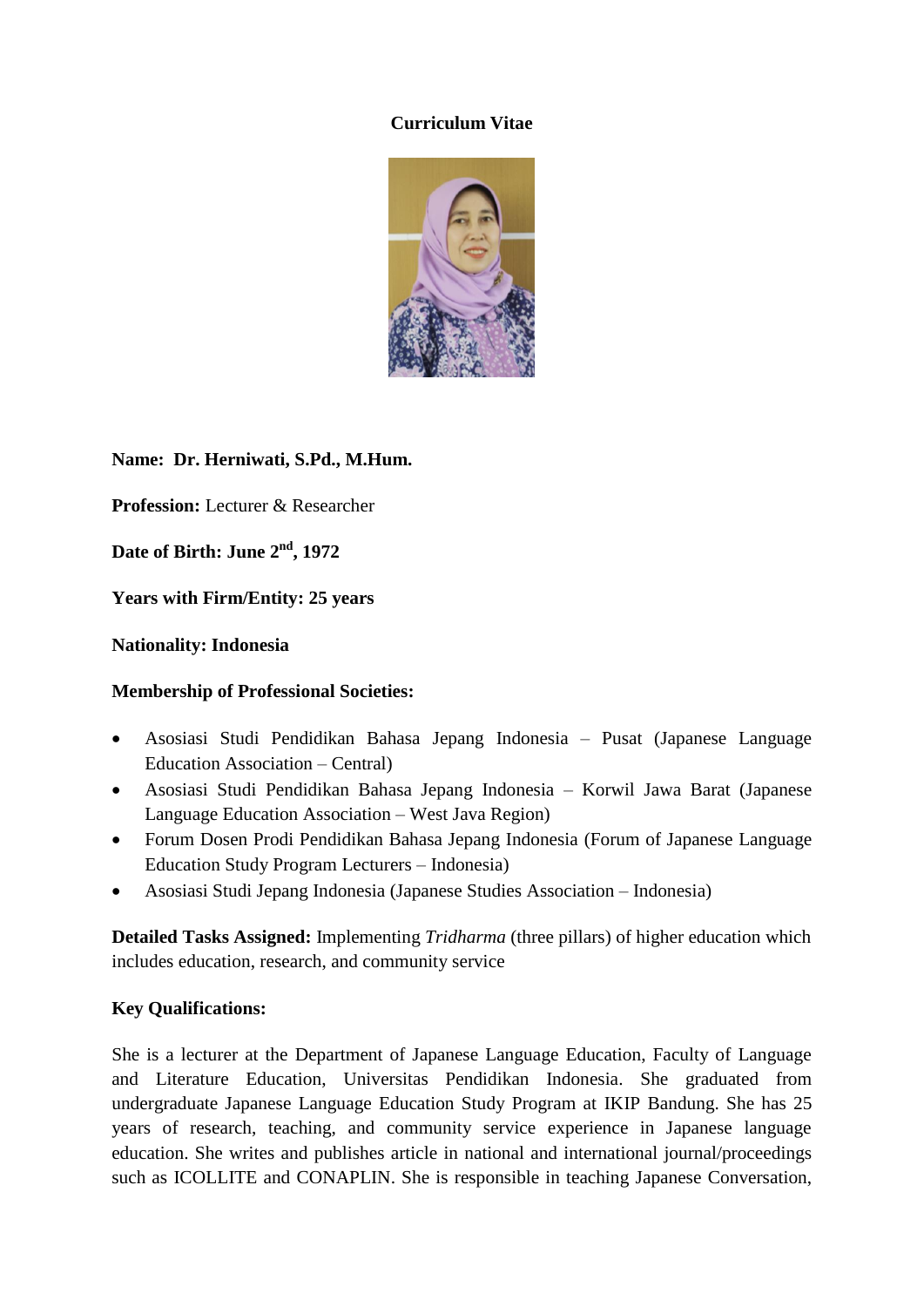Kanji, and Curriculum Studies in the undergraduate program of Japanese Language Education study program.

# **Education:**

- Doctor in Curriculum Development. Indonesia University of Education, Bandung. 2015
- Master in Japanese Regional Studies Japanese Applied Linguistics. University of Indonesia, Jakarta. 2001.
- Bachelor in Japanese Language Education. IKIP, Bandung. 1995.

## **Employment Record:**

1996 – Present: Lecturer at Japanese Language Education Study Program – Faculty of Language and Literature Education, Universitas Pendidikan Indonesia

# **Selected/latest Publications**

- 1. **Herniwati, H**., & Aneros, N. (2018). Transformation of Japanese culture for increasing Japanese communicative competence. *JAPANEDU: Jurnal Pendidikan dan Pengajaran Bahasa Jepang*, *3*(1), 51-59.
- 2. Aneros, N**.,** & **Herniwati, H.** (2019, June). Using Project-Based Learning (PBL) to Students' Creativity and Support Understanding of Japanese Literature. In *Eleventh Conference on Applied Linguistics (CONAPLIN 2018)* (pp. 174-179). Atlantis Press.
- 3. **Herniwati, H**., Aneros, N., & Judiasri, M. D. (2019). EMPLOYING WEBSITE IN JAPANESE LEARNING AS AN INSTRUCTIONAL MEDIA FOR PEDAGOGICAL PURPOSE. *Jurnal Lingua Idea*, *10*(2), 106-114.
- 4. **Herniwati, H.,** Judiasri, M. D., & Aneros, N. (2019, March). Traveling Guidebook Development as Japanese Language Teaching Materials. In *Second Conference on Language, Literature, Education, and Culture (ICOLLITE 2018)* (pp. 248-253). Atlantis Press.
- 5. Judiasri, M. D., Aneros, N., & **Herniwati, H**. Using Vlog in Shokyu Kaiwa's Course to Improve Students' Speaking Ability. *JAPANEDU: Jurnal Pendidikan dan Pengajaran Bahasa Jepang*, *4*(2), 115-125.
- 6. Oktaviane, S., Aneros, N., & **Herniwati, H.** EFEKTIVITAS PERMAINAN BABANUKI TERHADAP PENINGKATAN KETERAMPILAN BERBICARA BAHASA JEPANG (Penelitian Eksperimen Murni Kelas X SMA Pasundan 8 Bandung Tahun Ajaran 2017/2018). *EDUJAPAN*, *2*(1), 1-10.
- 7. **Herniwati, H.** (2018). Menanamkan Nilai Nasionalisme melalui Pembelajaran Pendidikan Pancasila dan Kewarganegaraan PTK pada Siswa Kelas VI SDN 88 Perumnas UNIB Bentiring. *TRIADIK*, *14*(1), 84-91.
- 8. **Herniwati, H**., & Fatmariana, S. (2019, March). Development and Implementation of Mobile Assisted Language Learning Media to Enhance Japanese Grammar. In *Second Conference on Language, Literature, Education, and Culture (ICOLLITE 2018)* (pp. 300-304). Atlantis Press.